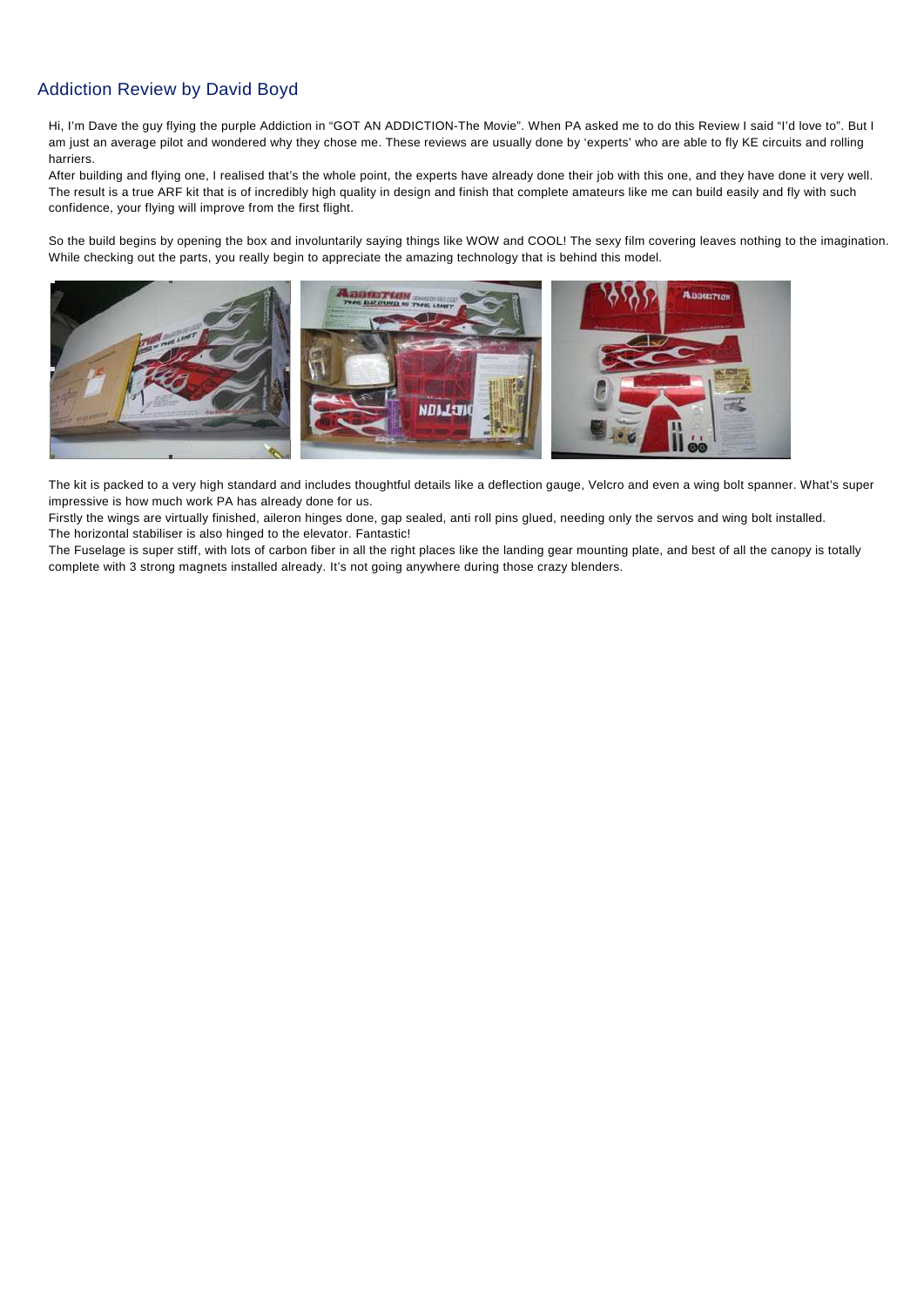But the motor cage is what impressed me most. It is a work of Fiber Fusion art that fits to the fuse with 4 carbon pins and 4 screws later the perfectly matched Thrust 20 motor is installed. It's that easy!

Enough drooling, it's time to build. There could be warps in control surfaces due to humidity changes during transport. One of my ailerons needed a bit of heat gun action.



Precision Aerobatics very obviously do a lot of R and D with their kits resulting in iPAs. I went for the extras package and was rewarded with a hassle free installation and I knew that the only thing stopping it flying like the 3D videos is my thumbs.

Next carefully cut off the covering in all required areas. I used a soldering iron because it's quick and the edges of the cut are sealed. Then I started with the wing servo installation The carbon pushrods are a little tricky but when done as per the instructions, they are strong, stiff and light, basically everything you need in a pushrod.

Due to the laser cut joints, only the very smallest amount of epoxy is needed on the supplied carbon fibre control horns. I took 2 mm off so it wouldn't protrude through the balsa and push on the film on the other side. That said it is a minor cosmetic improvement and was the only modification to the kit I did during the build. I also glued the tail wheel to the rudder with epoxy now. Thin CA was used for the rest of the build, keeping the added glue weight very low.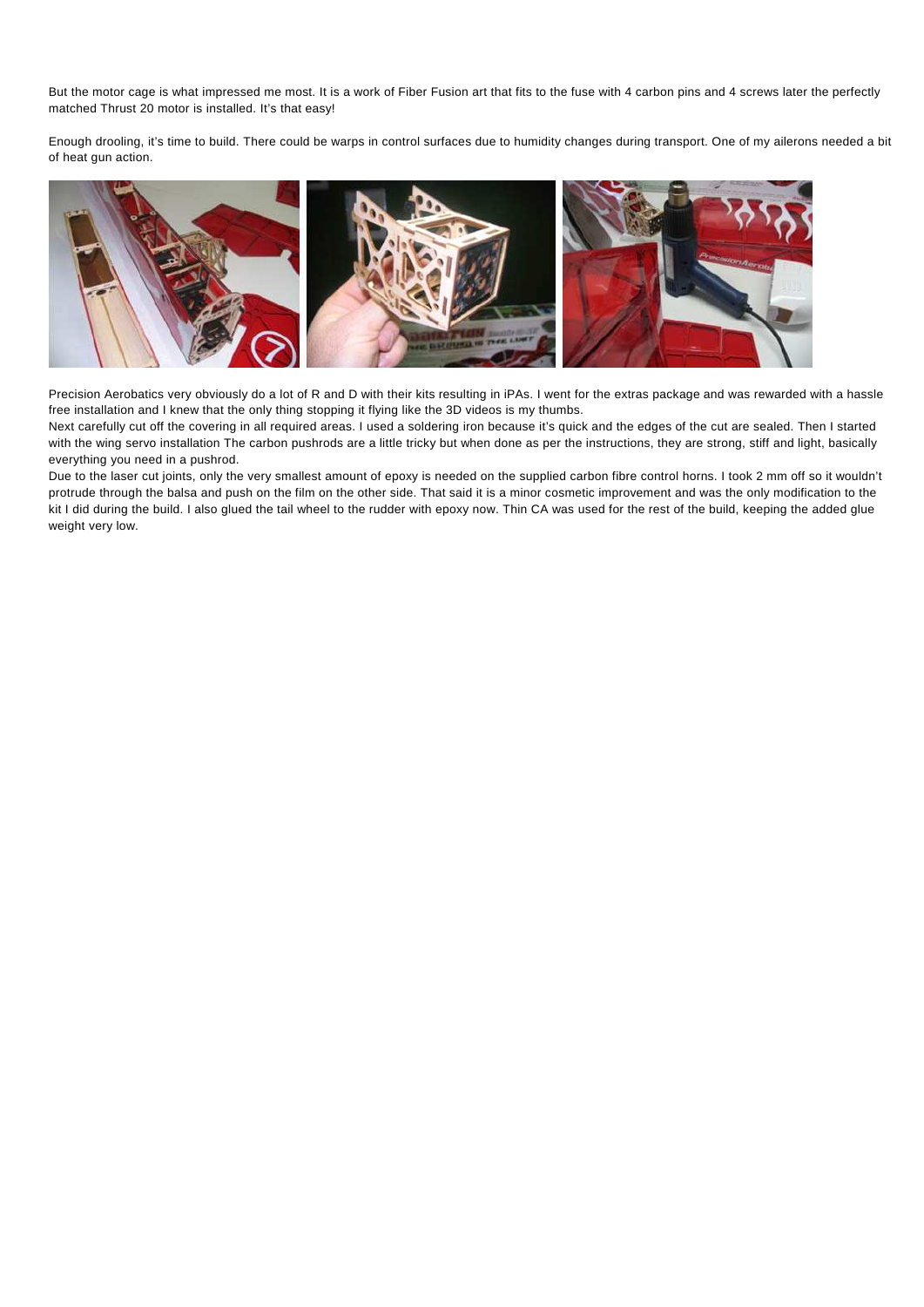

Installation of the landing gear is as easy as screwing in 4 screws and bolting on the wheels with nylock nuts to a 20 mm bolt. Looks fantastic and feels like there is plenty of strength to handle the rough grass at my local field.

Slot in horizontal stabiliser, line it up and thin CA keeps it in place.

The huge rudder, with its unique spider web balsa frame can now be installed with the supplied hinges and a few drops of CA. Seal the gap. Install the rudder and elevator servos and it's starting to look like a plane.

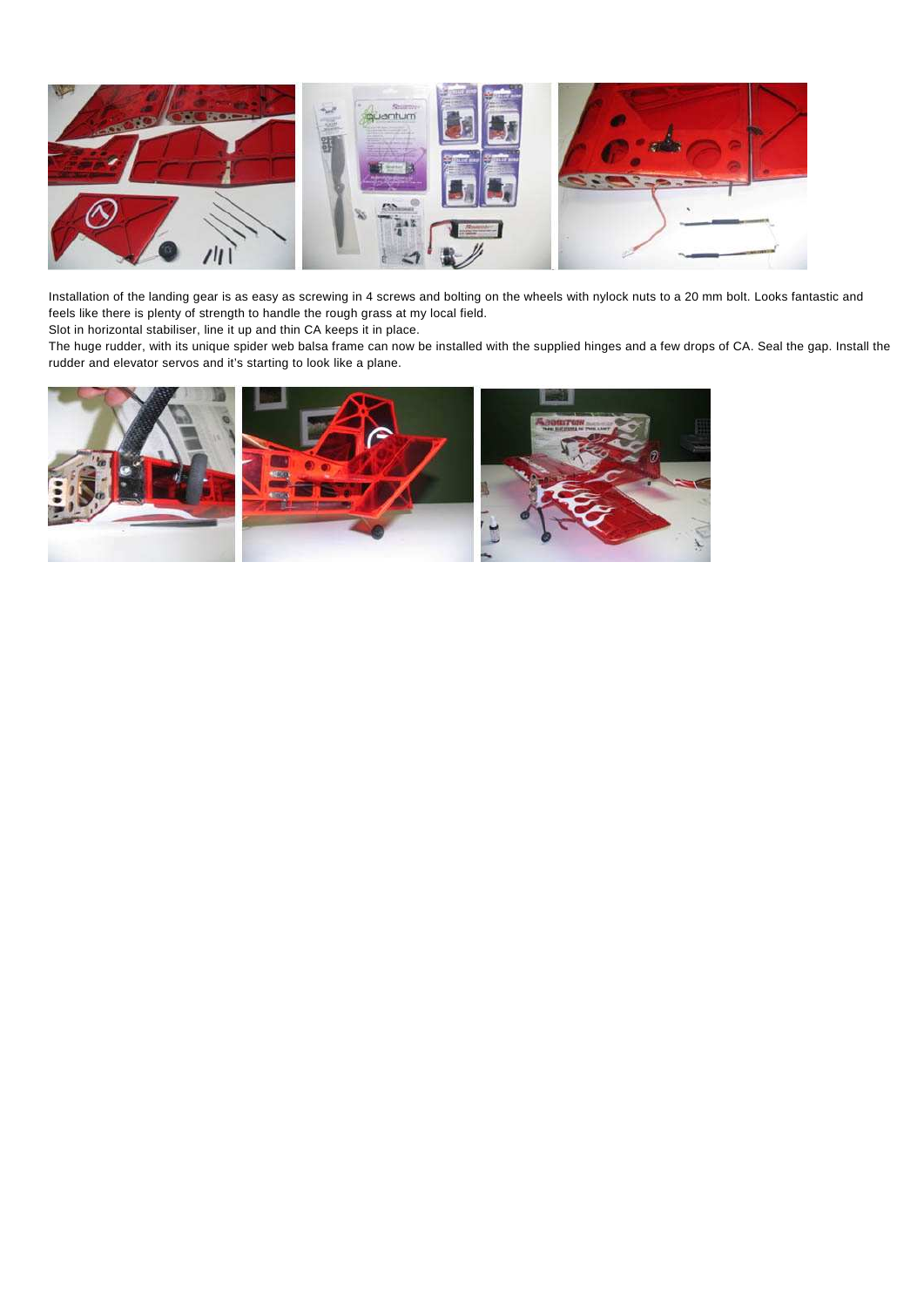Time to concentrate on the business end. The motor cage is already done and is very well engineered. Fibre fusion at its best on the motor mounting plate( is that what its called). Install the Thrust 20 but don't forget to remove the C clip or there will be friction.

That huge yawning cowling isn't just for looks. With the two plastic air scoops and the Thrust 20 Rotorkool technology, I will be happily flying throughout the hot Western Australian summer. By installing the 30A ESC just behind the motor means it will also benefit from all that air movement. There is even more FiberFusion on the motor cage mounts. It's held on to the fuselage with 4 carbon pins and a little CA if you like. The motor isn't going anywhere.



Now is probably a good time to install the receiver of your choice and check everything works. If it does, set up 45 degree throws on everything and 70% expo, half it all for low rates and your good to go.

Drill pilot holes through the cowling carbon mounting tabs and screw on the cowl, oh and put on the wheel pants if you like.

Another detail showing the incredible quality of the Addiction kit is that centre of gravity range is just 5mm, and the best suggested C of G is actually 103.5mm from leading edge of wing tip.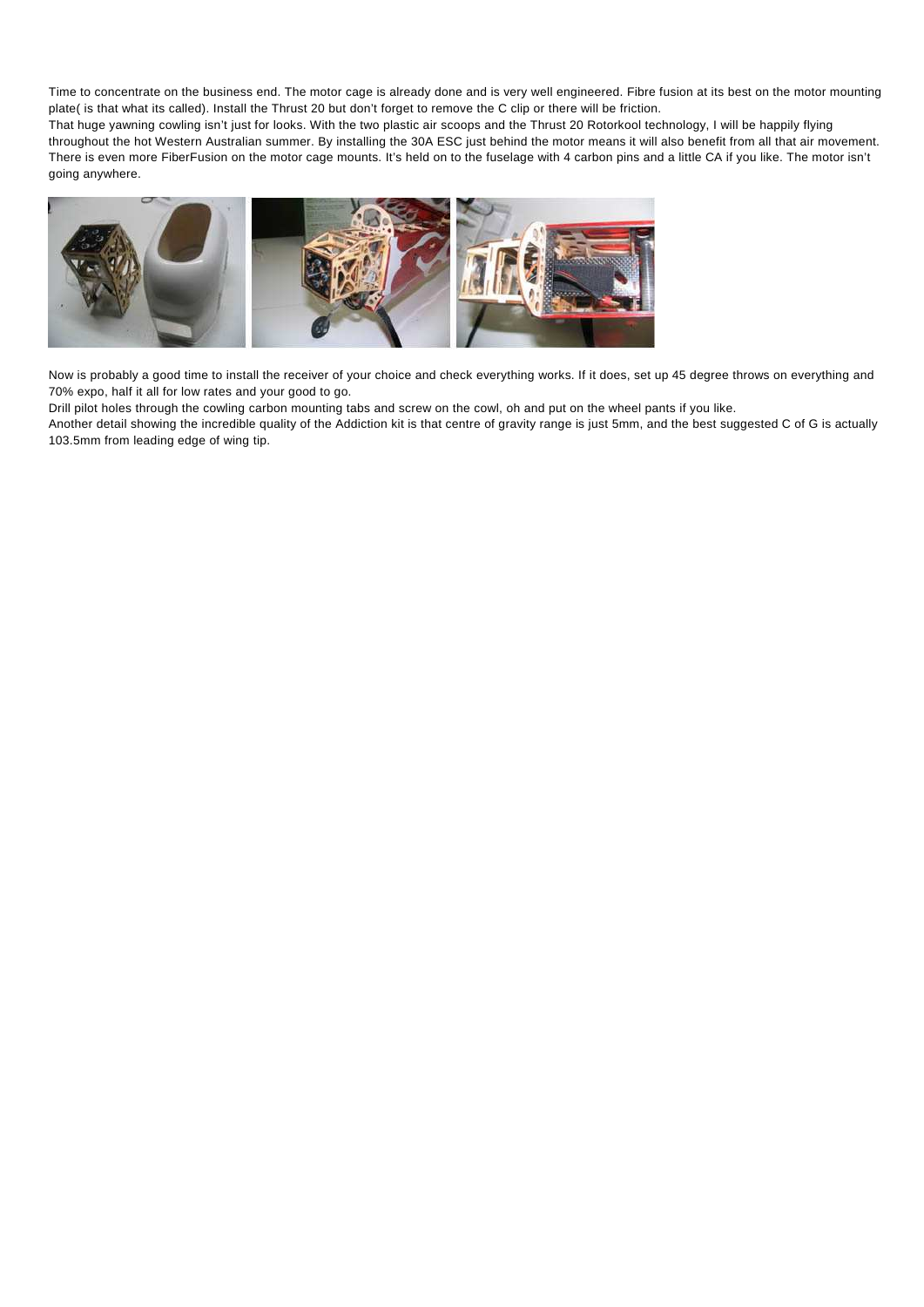

Well that's all there is to it. I managed to build it in 5 hours with a break for dinner. Put on some stickers and your ready to experience flying a 750 gram balsa machine like a 400 gram foamy.



# Flying:

Range checks ok and power on. No up elevator is needed to stop it nosing over thanks to the carbon landing gear being very forward. 10 meters later and a little up elevator, it pops up off the ground like bread ejected from a toaster. I suddenly discovered how much authority you have, a lot! I kept the power on, got high, levelled out and after a couple of clicks of left and a bit of up it was flying straight and level. Thinking about the 5 cm C of G range, I found inverted flying needed only a little down, just like the manual says, therefore its close enough for the first flight.